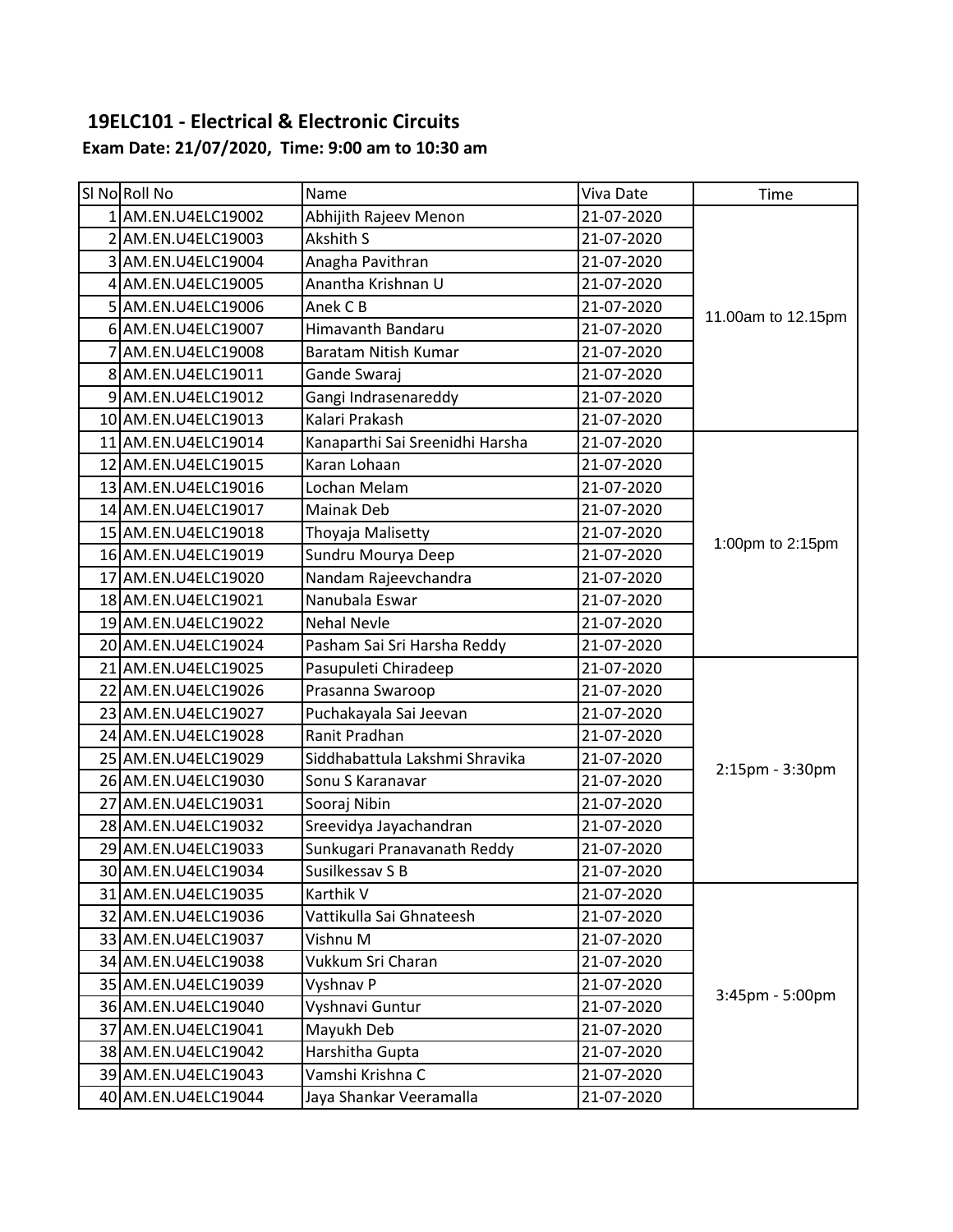# **19ELC102 - Digital Electronics**

## **Exam Date: 23/07/2020, Time: 11:00 am to 12:30 pm(Slot 2)**

| SI No Roll No       | Name                            | Viva Date  | Time              |
|---------------------|---------------------------------|------------|-------------------|
| 1 AM.EN.U4ELC19002  | Abhijith Rajeev Menon           | 23-07-2020 |                   |
| 2 AM.EN.U4ELC19003  | Akshith S                       | 23-07-2020 | 1.00pm to 2.15 pm |
| 3 AM.EN.U4ELC19004  | Anagha Pavithran                | 23-07-2020 |                   |
| 4 AM.EN.U4ELC19005  | Anantha Krishnan U              | 23-07-2020 |                   |
| 5 AM.EN.U4ELC19006  | Anek C B                        | 23-07-2020 |                   |
| 6 AM.EN.U4ELC19007  | Himavanth Bandaru               | 23-07-2020 |                   |
| 7 AM.EN.U4ELC19008  | Baratam Nitish Kumar            | 23-07-2020 |                   |
| 8 AM.EN.U4ELC19011  | Gande Swaraj                    | 23-07-2020 |                   |
| 9 AM.EN.U4ELC19012  | Gangi Indrasenareddy            | 23-07-2020 |                   |
| 10 AM.EN.U4ELC19013 | Kalari Prakash                  | 23-07-2020 |                   |
| 11 AM.EN.U4ELC19014 | Kanaparthi Sai Sreenidhi Harsha | 23-07-2020 |                   |
| 12 AM.EN.U4ELC19015 | Karan Lohaan                    | 23-07-2020 |                   |
| 13 AM.EN.U4ELC19016 | Lochan Melam                    | 23-07-2020 |                   |
| 14 AM.EN.U4ELC19017 | Mainak Deb                      | 23-07-2020 |                   |
| 15 AM.EN.U4ELC19018 | Thoyaja Malisetty               | 23-07-2020 |                   |
| 16 AM.EN.U4ELC19019 | Sundru Mourya Deep              | 23-07-2020 | 2:15pm - 3:30pm   |
| 17 AM.EN.U4ELC19020 | Nandam Rajeevchandra            | 23-07-2020 |                   |
| 18 AM.EN.U4ELC19021 | Nanubala Eswar                  | 23-07-2020 |                   |
| 19 AM.EN.U4ELC19022 | <b>Nehal Nevle</b>              | 23-07-2020 |                   |
| 20 AM.EN.U4ELC19024 | Pasham Sai Sri Harsha Reddy     | 23-07-2020 |                   |
| 21 AM.EN.U4ELC19025 | Pasupuleti Chiradeep            | 23-07-2020 |                   |
| 22 AM.EN.U4ELC19026 | Prasanna Swaroop                | 23-07-2020 |                   |
| 23 AM.EN.U4ELC19027 | Puchakayala Sai Jeevan          | 23-07-2020 |                   |
| 24 AM.EN.U4ELC19028 | Ranit Pradhan                   | 23-07-2020 |                   |
| 25 AM.EN.U4ELC19029 | Siddhabattula Lakshmi Shravika  | 23-07-2020 |                   |
| 26 AM.EN.U4ELC19030 | Sonu S Karanavar                | 23-07-2020 | 3:30pm - 4:45pm   |
| 27 AM.EN.U4ELC19031 | Sooraj Nibin                    | 23-07-2020 |                   |
| 28 AM.EN.U4ELC19032 | Sreevidya Jayachandran          | 23-07-2020 |                   |
| 29 AM.EN.U4ELC19033 | Sunkugari Pranavanath Reddy     | 23-07-2020 |                   |
| 30 AM.EN.U4ELC19034 | Susilkessav S B                 | 23-07-2020 |                   |
| 31 AM.EN.U4ELC19035 | Karthik V                       | 23-07-2020 |                   |
| 32 AM.EN.U4ELC19036 | Vattikulla Sai Ghnateesh        | 23-07-2020 |                   |
| 33 AM.EN.U4ELC19037 | Vishnu M                        | 23-07-2020 |                   |
| 34 AM.EN.U4ELC19038 | Vukkum Sri Charan               | 23-07-2020 |                   |
| 35 AM.EN.U4ELC19039 | Vyshnav P                       | 23-07-2020 | 4:45pm - 6:00pm   |
| 36 AM.EN.U4ELC19040 | Vyshnavi Guntur                 | 23-07-2020 |                   |
| 37 AM.EN.U4ELC19041 | Mayukh Deb                      | 23-07-2020 |                   |
| 38 AM.EN.U4ELC19042 | Harshitha Gupta                 | 23-07-2020 |                   |
| 39 AM.EN.U4ELC19043 | Vamshi Krishna C                | 23-07-2020 |                   |
| 40 AM.EN.U4ELC19044 | Jaya Shankar Veeramalla         | 23-07-2020 |                   |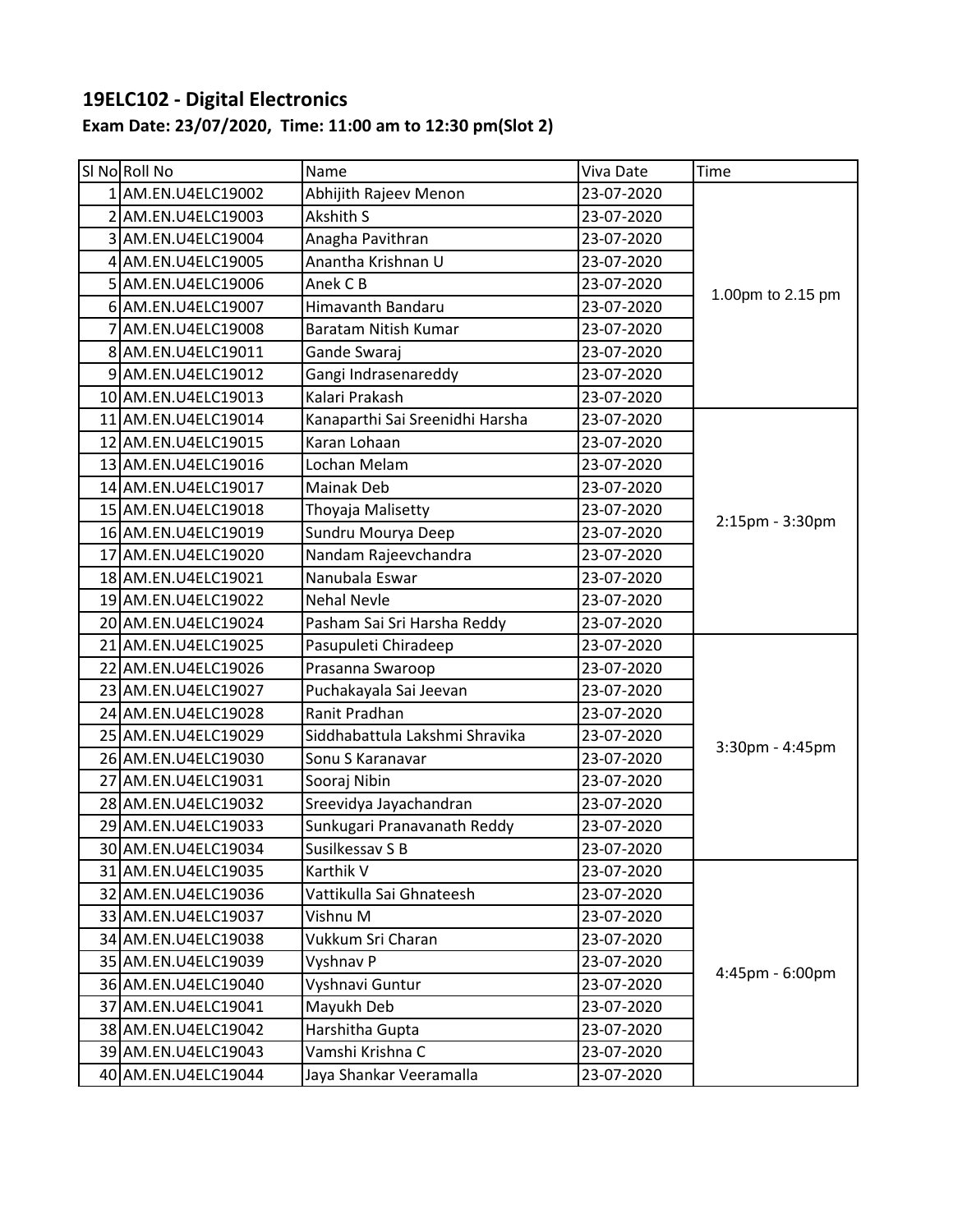## **19PHY101 Engineering Physics - A**

## **Exam Date: 25/07/2020, Time: 9:00 am to 10:30 am(Slot 1)**

| SI NoRoll No        | Name                            | Viva Date  | Time               |
|---------------------|---------------------------------|------------|--------------------|
| 1 AM.EN.U4ELC19002  | Abhijith Rajeev Menon           | 25-07-2020 |                    |
| 2 AM.EN.U4ELC19003  | Akshith S                       | 25-07-2020 |                    |
| 3 AM.EN.U4ELC19004  | Anagha Pavithran                | 25-07-2020 |                    |
| 4 AM.EN.U4ELC19005  | Anantha Krishnan U              | 25-07-2020 |                    |
| 5 AM.EN.U4ELC19006  | Anek C B                        | 25-07-2020 |                    |
| 6 AM.EN.U4ELC19007  | Himavanth Bandaru               | 25-07-2020 | 11.00am to 12.15pm |
| 7 AM.EN.U4ELC19008  | <b>Baratam Nitish Kumar</b>     | 25-07-2020 |                    |
| 8 AM.EN.U4ELC19011  | Gande Swaraj                    | 25-07-2020 |                    |
| 9 AM.EN.U4ELC19012  | Gangi Indrasenareddy            | 25-07-2020 |                    |
| 10 AM.EN.U4ELC19013 | Kalari Prakash                  | 25-07-2020 |                    |
|                     | <b>Lunch Break</b>              | 25-07-2020 | 12:15pm - 1:00pm   |
| 11 AM.EN.U4ELC19014 | Kanaparthi Sai Sreenidhi Harsha | 25-07-2020 |                    |
| 12 AM.EN.U4ELC19015 | Karan Lohaan                    | 25-07-2020 |                    |
| 13 AM.EN.U4ELC19016 | Lochan Melam                    | 25-07-2020 |                    |
| 14 AM.EN.U4ELC19017 | <b>Mainak Deb</b>               | 25-07-2020 |                    |
| 15 AM.EN.U4ELC19018 | Thoyaja Malisetty               | 25-07-2020 |                    |
| 16 AM.EN.U4ELC19019 | Sundru Mourya Deep              | 25-07-2020 | 1:00pm to 2:15pm   |
| 17 AM.EN.U4ELC19020 | Nandam Rajeevchandra            | 25-07-2020 |                    |
| 18 AM.EN.U4ELC19021 | Nanubala Eswar                  | 25-07-2020 |                    |
| 19 AM.EN.U4ELC19022 | <b>Nehal Nevle</b>              | 25-07-2020 |                    |
| 20 AM.EN.U4ELC19024 | Pasham Sai Sri Harsha Reddy     | 25-07-2020 |                    |
| 21 AM.EN.U4ELC19025 | Pasupuleti Chiradeep            | 25-07-2020 |                    |
| 22 AM.EN.U4ELC19026 | Prasanna Swaroop                | 25-07-2020 |                    |
| 23 AM.EN.U4ELC19027 | Puchakayala Sai Jeevan          | 25-07-2020 |                    |
| 24 AM.EN.U4ELC19028 | Ranit Pradhan                   | 25-07-2020 |                    |
| 25 AM.EN.U4ELC19029 | Siddhabattula Lakshmi Shravika  | 25-07-2020 |                    |
| 26 AM.EN.U4ELC19030 | Sonu S Karanavar                | 25-07-2020 | 2:15pm - 3:30pm    |
| 27 AM.EN.U4ELC19031 | Sooraj Nibin                    | 25-07-2020 |                    |
| 28 AM.EN.U4ELC19032 | Sreevidya Jayachandran          | 25-07-2020 |                    |
| 29 AM.EN.U4ELC19033 | Sunkugari Pranavanath Reddy     | 25-07-2020 |                    |
| 30 AM.EN.U4ELC19034 | Susilkessav S B                 | 25-07-2020 |                    |
| 31 AM.EN.U4ELC19035 | Karthik V                       | 25-07-2020 |                    |
| 32 AM.EN.U4ELC19036 | Vattikulla Sai Ghnateesh        | 25-07-2020 |                    |
| 33 AM.EN.U4ELC19037 | Vishnu M                        | 25-07-2020 |                    |
| 34 AM.EN.U4ELC19038 | Vukkum Sri Charan               | 25-07-2020 |                    |
| 35 AM.EN.U4ELC19039 | Vyshnav P                       | 25-07-2020 | 3:45pm - 5:00pm    |
| 36 AM.EN.U4ELC19040 | Vyshnavi Guntur                 | 25-07-2020 |                    |
| 37 AM.EN.U4ELC19041 | Mayukh Deb                      | 25-07-2020 |                    |
| 38 AM.EN.U4ELC19042 | Harshitha Gupta                 | 25-07-2020 |                    |
| 39 AM.EN.U4ELC19043 | Vamshi Krishna C                | 25-07-2020 |                    |
| 40 AM.EN.U4ELC19044 | Jaya Shankar Veeramalla         | 25-07-2020 |                    |